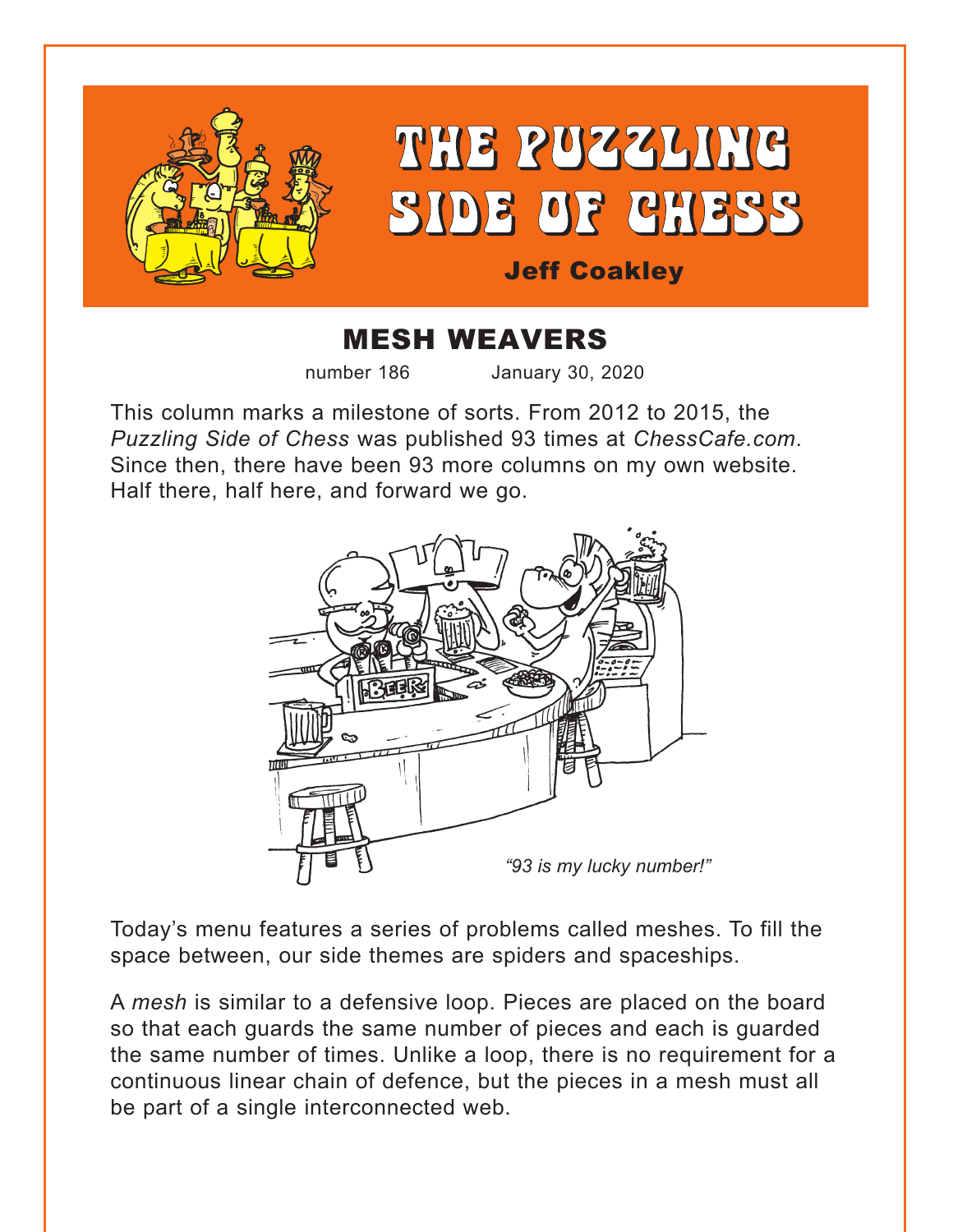<span id="page-1-0"></span>



*mesh not a mesh*

In both diagrams, each piece defends twice and is defended twice. However, the position on the right is not a mesh because there is no connection between the rooks and knights. It is actually two separate meshes (or loops). One with rooks, one with knights.

Double loops are impossible for the piece groups RB, RN, BN. See column 156. But meshes are possible with these pieces.



**[Twofold Rook/Bishop Mesh](#page-7-0)**



Place an equal number of rooks and bishops so that each piece is defended exactly twice and each defends exactly two others.

- A. 4 rooks and 4 bishops
- B. 6 rooks and 6 bishops
- C. 8 rooks and 8 bishops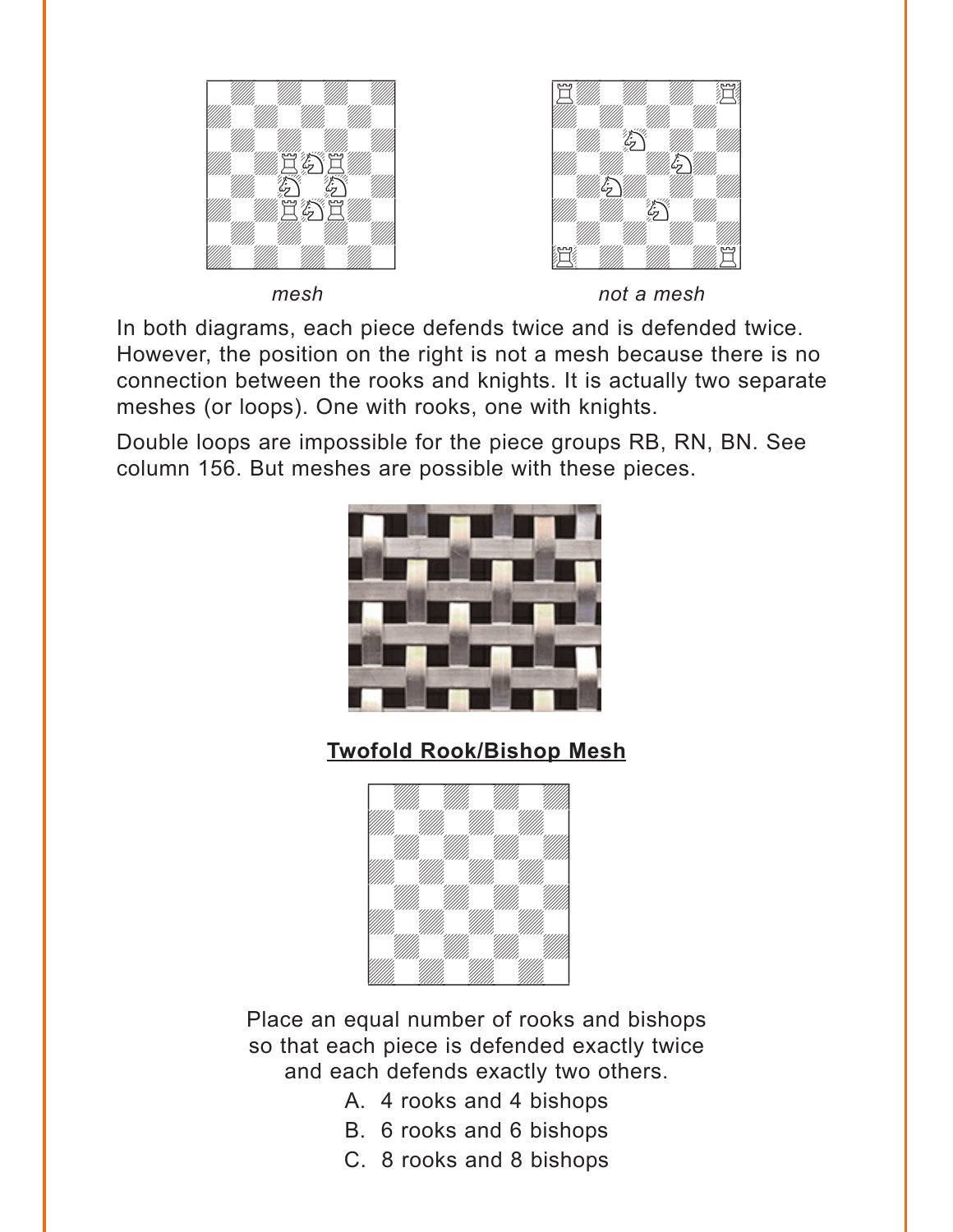<span id="page-2-0"></span>As with most tasks of this type, the difficulty of a twofold mesh increases with the number of pieces. Part A is a piece of cake. Part B is a tough nut to crack. Part C may be a slice of stumper pie.

## **[Twofold Rook/Knight Mesh](#page-9-0)**



Place an equal number of rooks and knights so that each piece is defended exactly twice and each defends exactly two others.

- A. 4 rooks and 4 knights
- B. 6 rooks and 6 knights
- C. 8 rooks and 8 knights



*Hackled Mesh Weaver*

The hackled mesh weaver (Callobius bennetti) is a small hairy spider found in California and the southern states from Texas to Florida. Its name derives from the tangled asymmetrical webs it spins.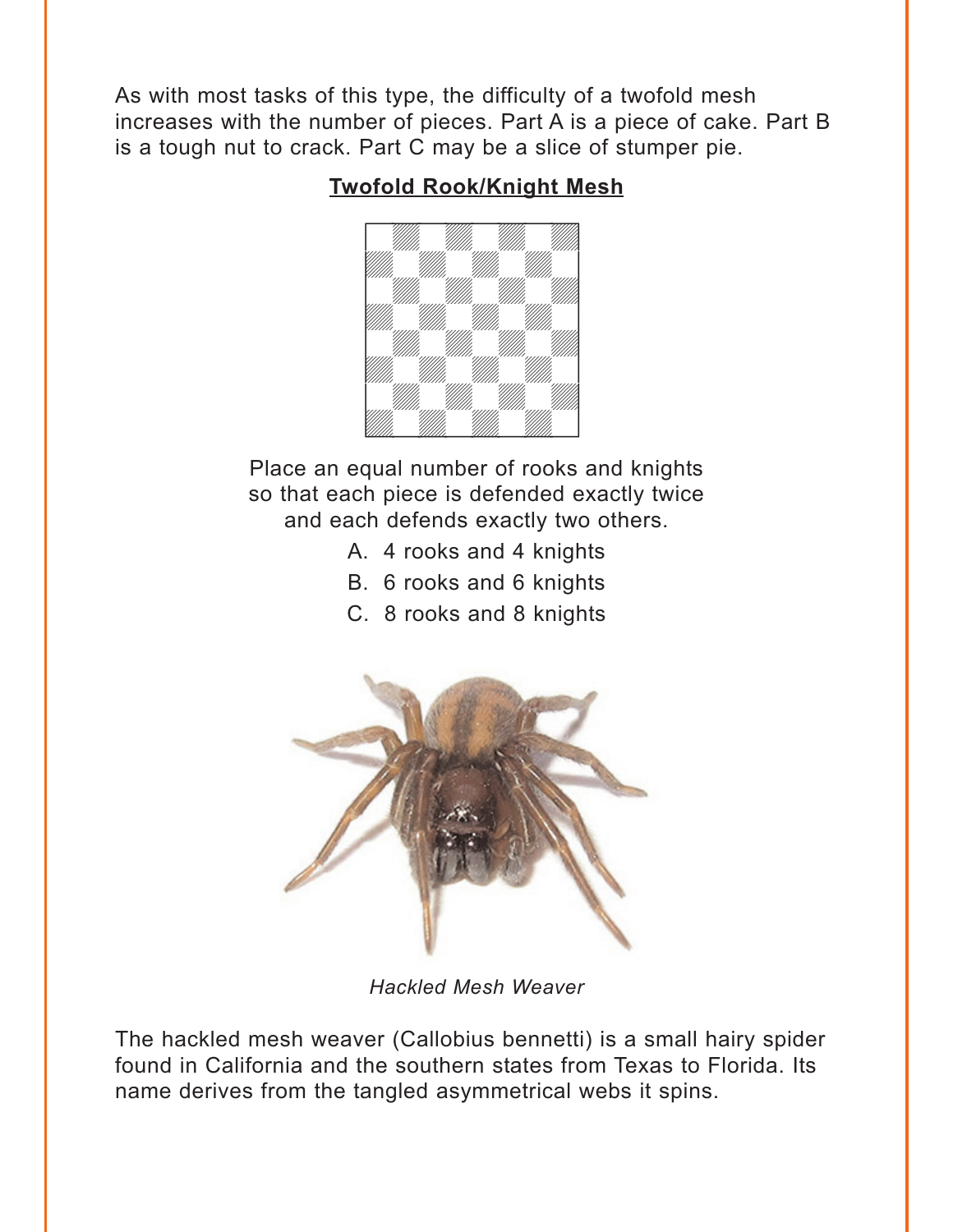# <span id="page-3-0"></span>**[Twofold Bishop/Knight Mesh](#page-10-0)**



Place an equal number of bishops and knights so that each piece is defended exactly twice and each defends exactly two others.

- A. 4 bishops and 4 knights
- B. 6 bishops and 6 knights
- C. 8 bishops and 8 knights



*Tholian Mesh Weaver*

The Mesh Weaver is a spacecraft flown in the role-playing game Star Trek Online, capable of spinning energy webs around enemy vessels. The pilots are spider-like beings from Tholia, a class Y planet in the Alpha Quadrant.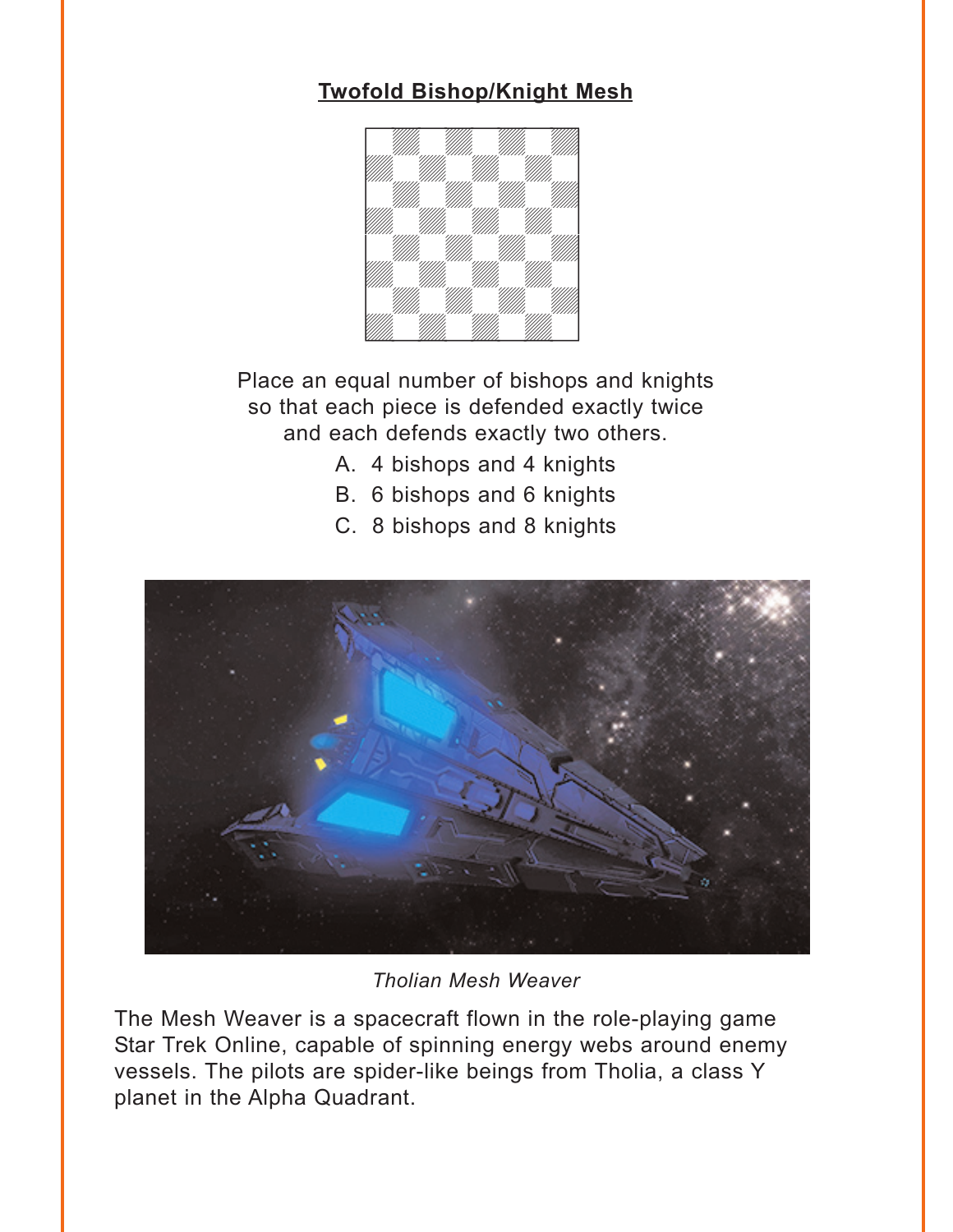<span id="page-4-0"></span>Weaving meshes with more than two connections per piece creates positions whose complexity exceeds that of most defensive loops.

In a threefold mesh, each piece guards and is guarded three times. The problems given here involve a single piece-type: king, queen, and knight. The task is impossible for rooks, bishops, and pawns.

### **[Threefold King Mesh](#page-12-0)**



Place the maximum number of kings so that each is defended exactly three times and each defends exactly three others.



**[Threefold Queen Mesh](#page-12-0)**



Place the maximum number of queens so that each is defended exactly three times and each defends exactly three others.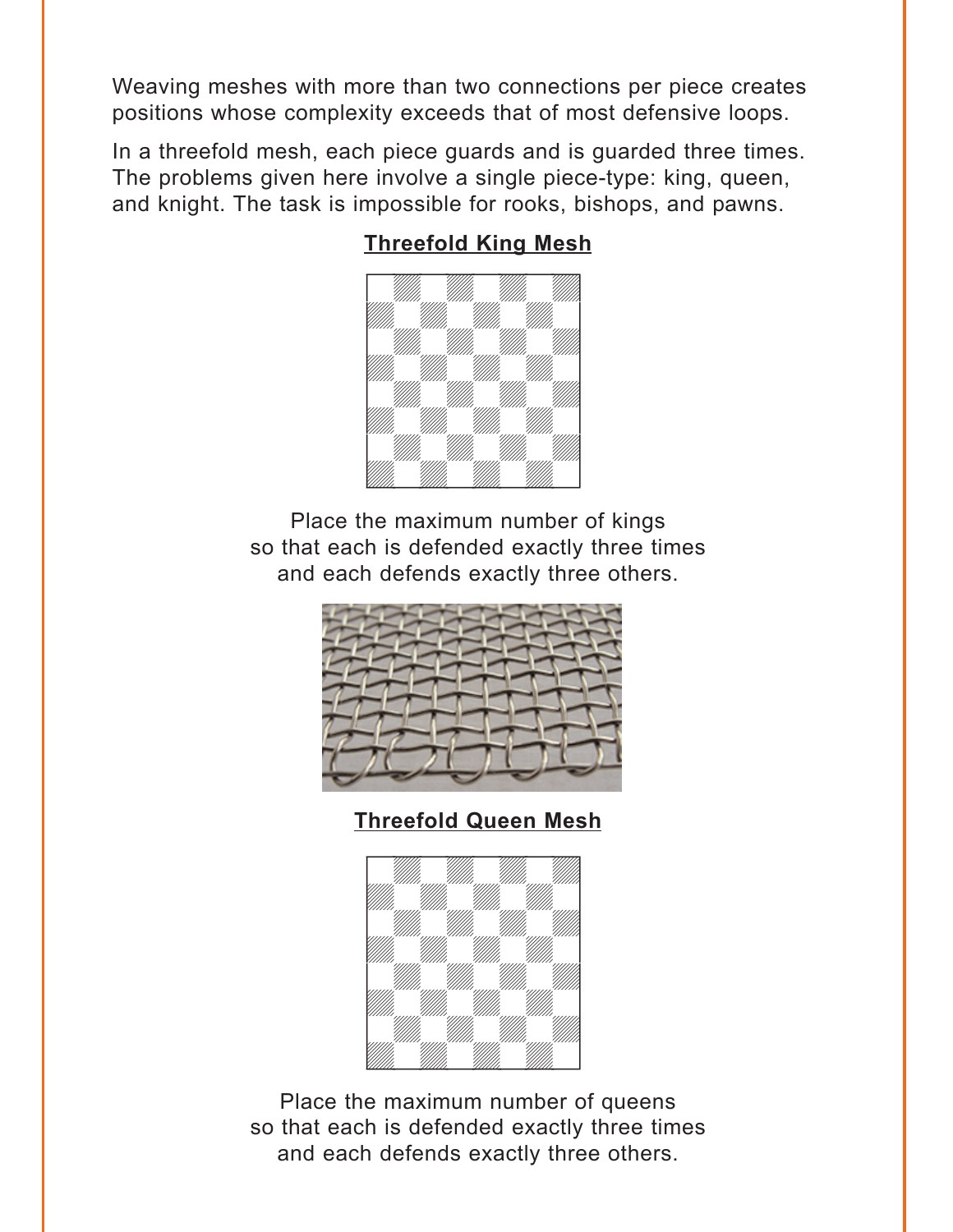# **[Threefold Knight Mesh](#page-13-0)**

<span id="page-5-0"></span>

- A. Place eight knights so that each is defended exactly three times and each defends exactly three others.
- B. Place the maximum number of knights so that each is defended exactly three times and each defends exactly three others.



*Ziggy Stardust and the Spiders from Mars*

The Spiders From Mars, featuring guitarist Mick Ronson, were the backing band for David Bowie during the 1970s.

Their name is based on a 1954 UFO sighting at a soccer game in Florence, Italy. The "Martian spaceships" that the crowd saw were later explained away as the webs of migrating spiders.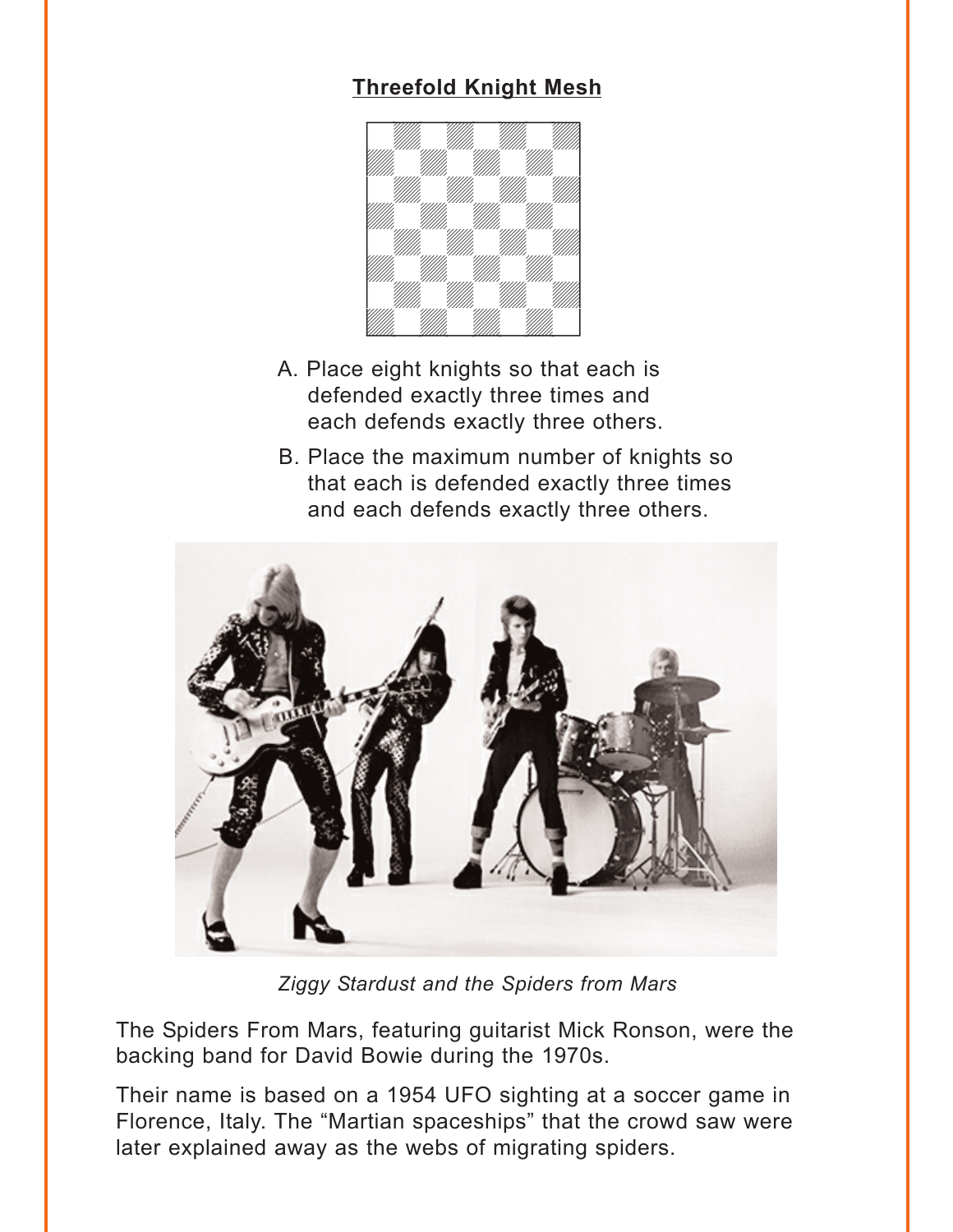<span id="page-6-0"></span>The next and final level of weave complexity is the fourfold mesh, a task that was investigated by several mathematicians 40 years ago. Only knights and queens can play this game.

# **[Fourfold Knight Mesh](#page-14-0)**



Place the maximum number of knights so that each is defended exactly four times and each defends exactly four others.

# **[Fourfold Queen Mesh](#page-14-0)**



Place the maximum number of queens so that each is defended exactly four times and each defends exactly four others.



Fivefold meshes are impossible. Except perhaps in cross-dimensional flights of Tholian mesh weavers.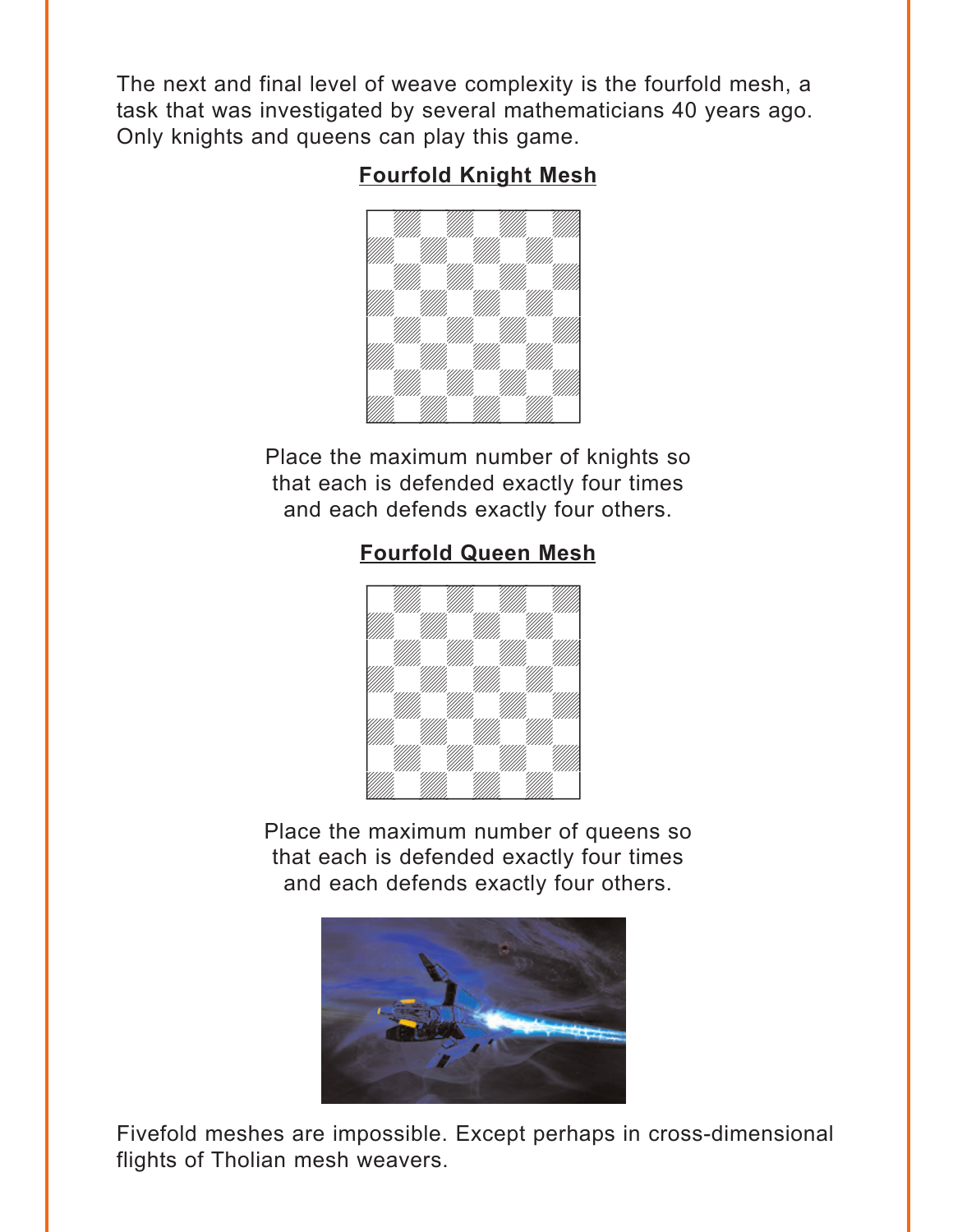# <span id="page-7-0"></span>**SOLUTIONS**

Unless noted otherwise, all problems by J. Coakley, *Puzzling Side of Chess* 2020.

**PDF hyperlinks.** You can advance to the solution of any puzzle by clicking on the underlined title above the diagram. To return to the puzzle, click on the title above the solution diagram.

*Archives***.** Past columns and a detailed index of problem-types and composers are available in the *Puzzling Side of Chess* archives.



**[Twofold Rook/Bishop Mesh](#page-1-0)**



**A. 4R 4B**

4 rooks, 4 bishops Each defended twice, each defending twice.



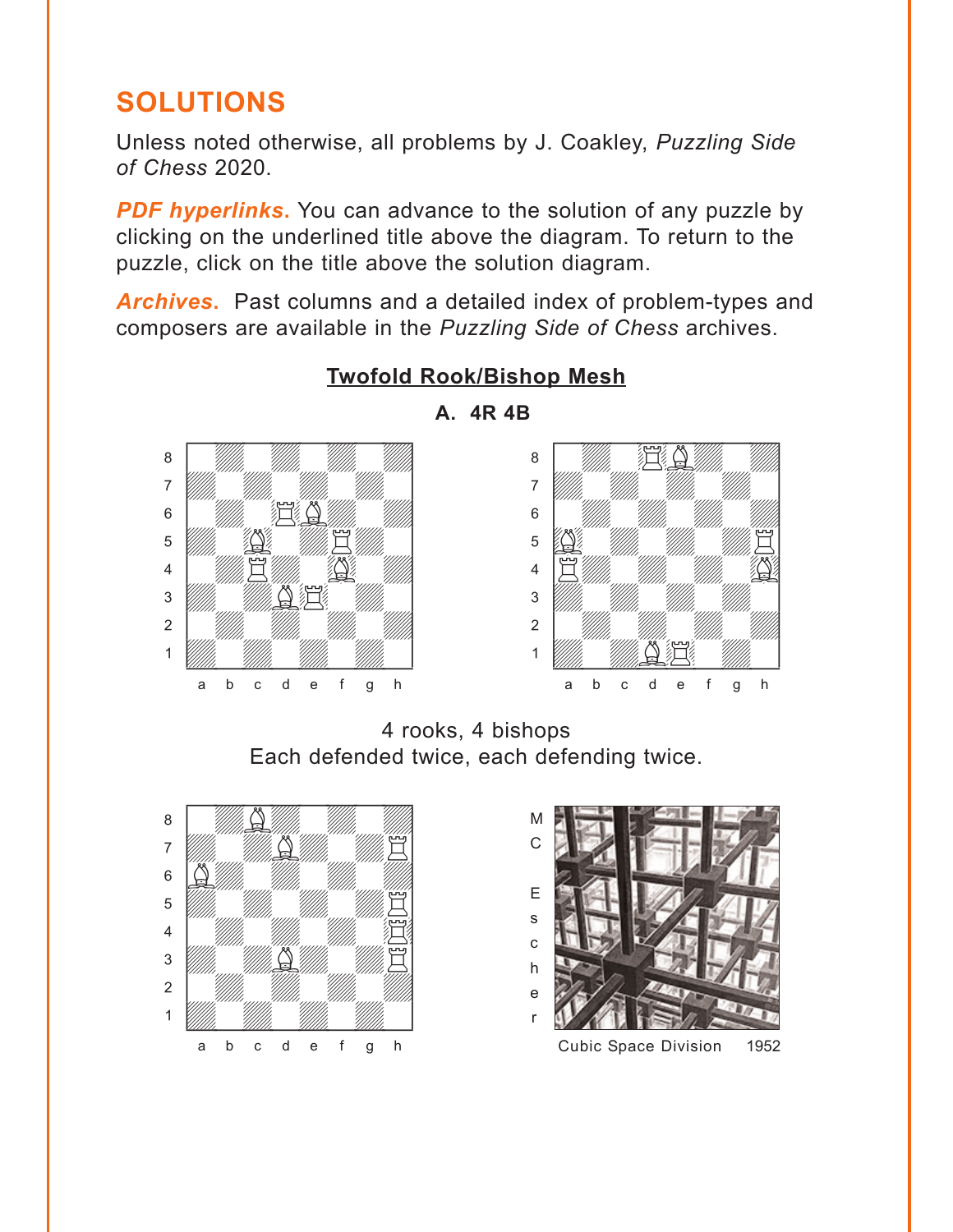#### **[Twofold Rook/Bishop Mesh](#page-1-0)**

**B. 6R 6B**



6 rooks, 6 bishops Each defended twice, each defending twice.

#### **[Twofold Rook/Bishop Mesh](#page-1-0)**

**C. 8R 8B**



8 rooks, 8 bishops Each defended twice, each defending twice.



*Mesh weaver* (family Dictynidae) *of Ontario*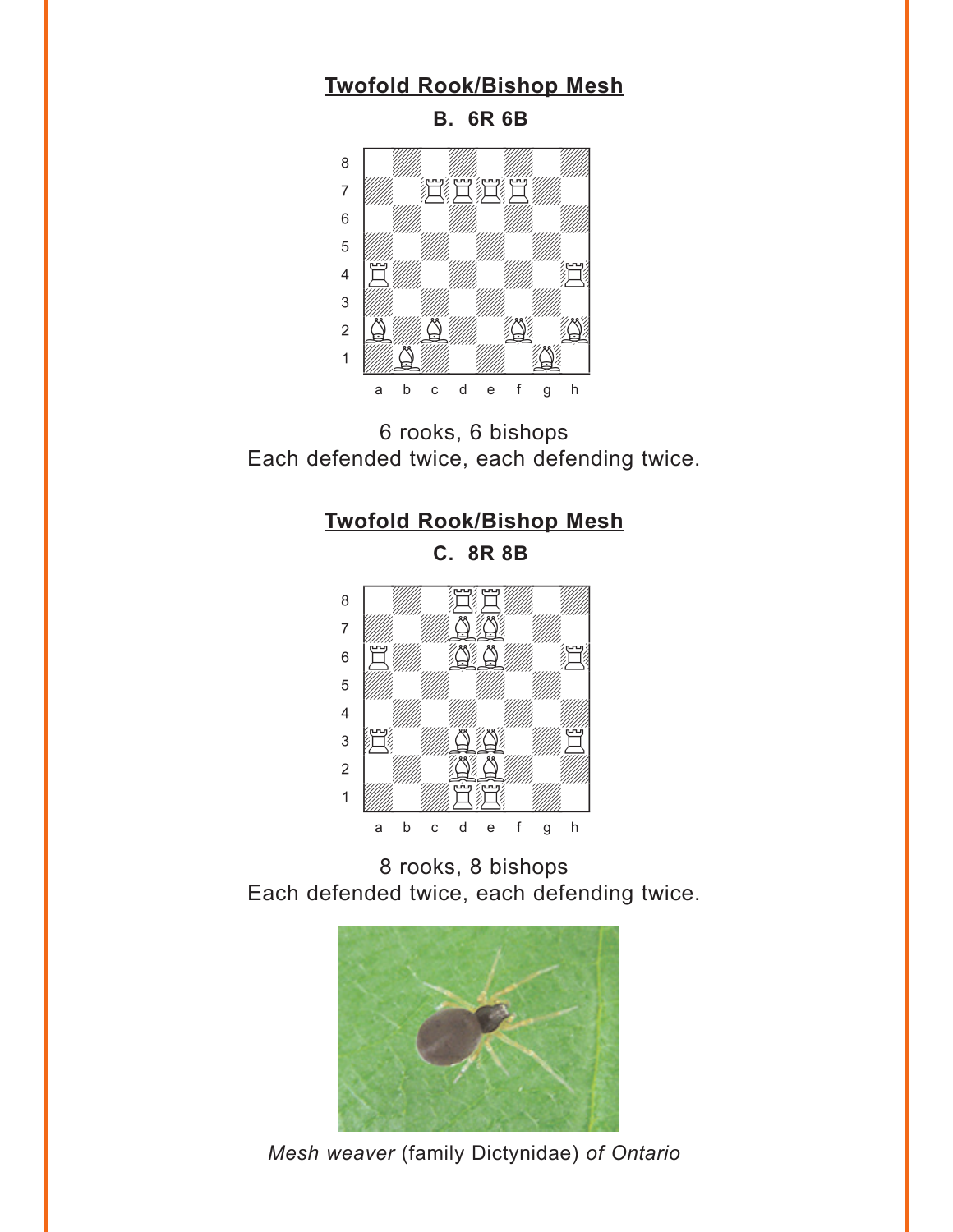#### **[Twofold Rook/Knight Mesh](#page-2-0)**

**A. 4R 4N**

<span id="page-9-0"></span>



4 rooks, 4 knights Each defended twice, each defending twice.



**B. 6R 6N**



6 rooks, 6 knights Each defended twice, each defending twice.

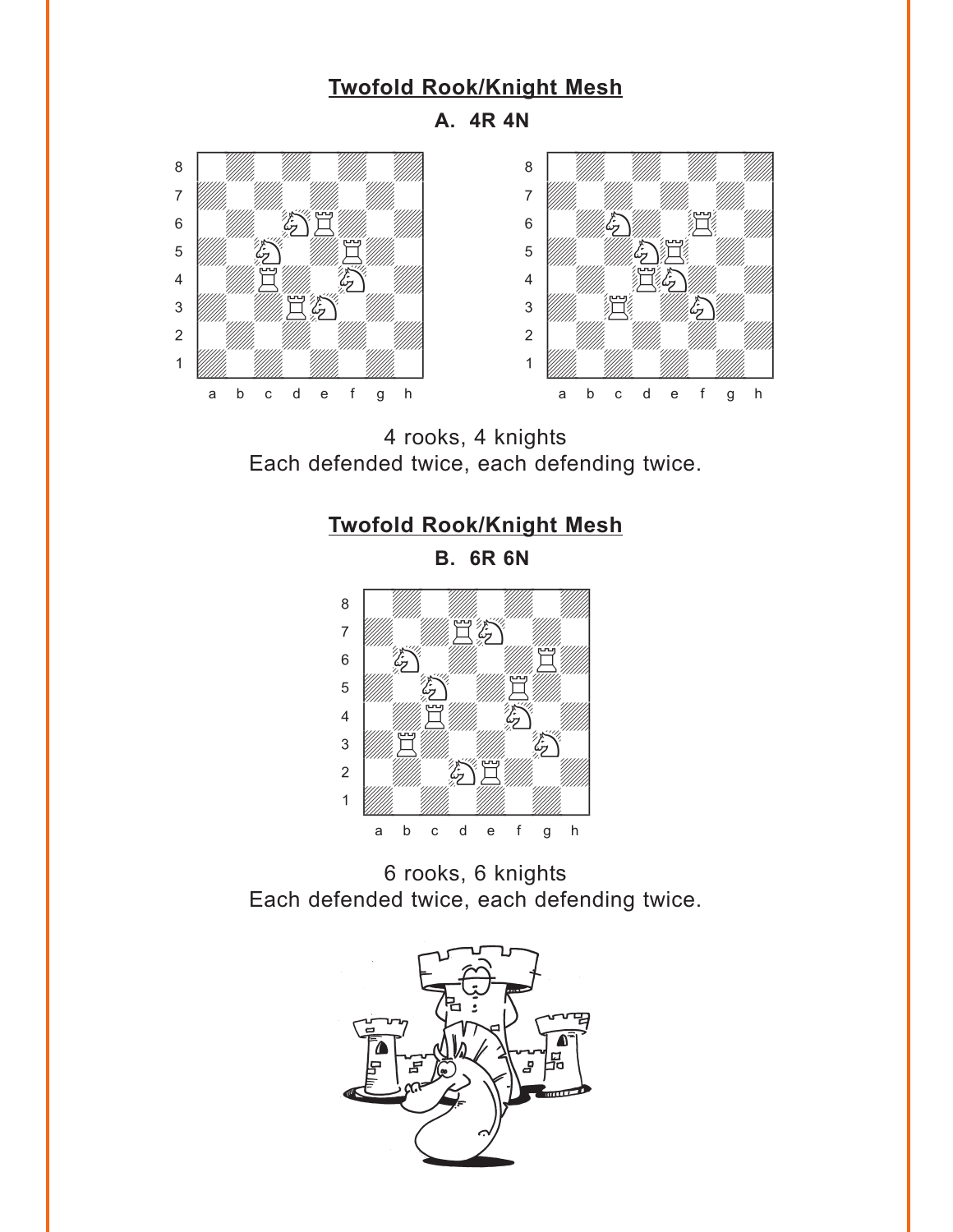#### **[Twofold Rook/Knight Mesh](#page-2-0)**

<span id="page-10-0"></span>

8 rooks, 8 knights Each defended twice, each defending twice.

#### **[Twofold Bishop/Knight Mesh](#page-3-0)**

**A. 4B 4N**





4 bishops, 4 knights Each defended twice, each defending twice.

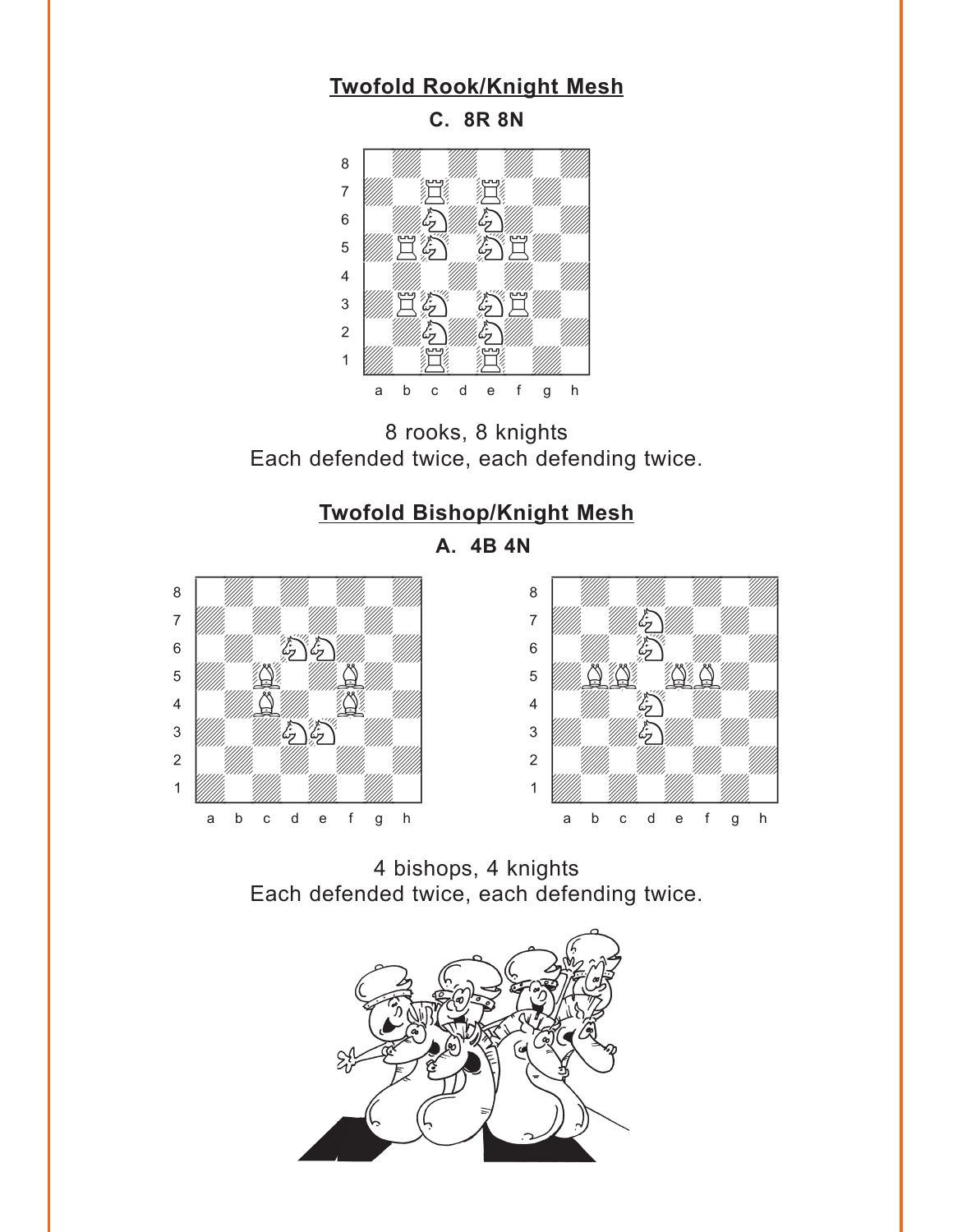### **[Twofold Bishop/Knight Mesh](#page-3-0)**

**B. 6B 6N**



6 bishops, 6 knights Each defended twice, each defending twice.

# **[Twofold Bishop/Knight Mesh](#page-3-0)**

**C. 8B 8N**



8 bishops, 8 knights Each defended twice, each defending twice.

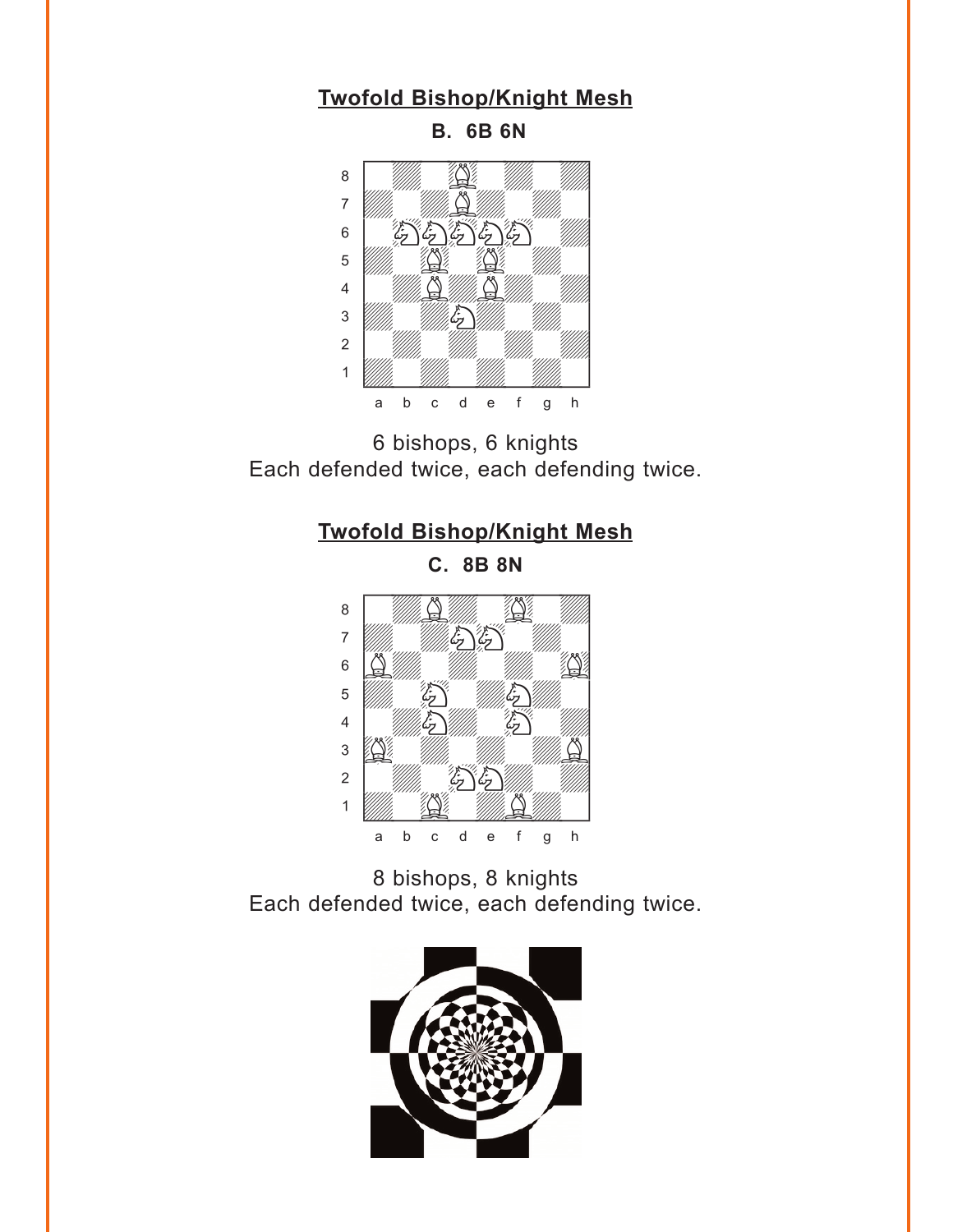### **[Threefold King Mesh](#page-4-0)**

<span id="page-12-0"></span>

24 kings Each defended 3 times, each defending 3 times. A royal conglomeration.

### **[Threefold Queen Mesh](#page-4-0)**





16 queens Each defended 3 times, each defending 3 times.



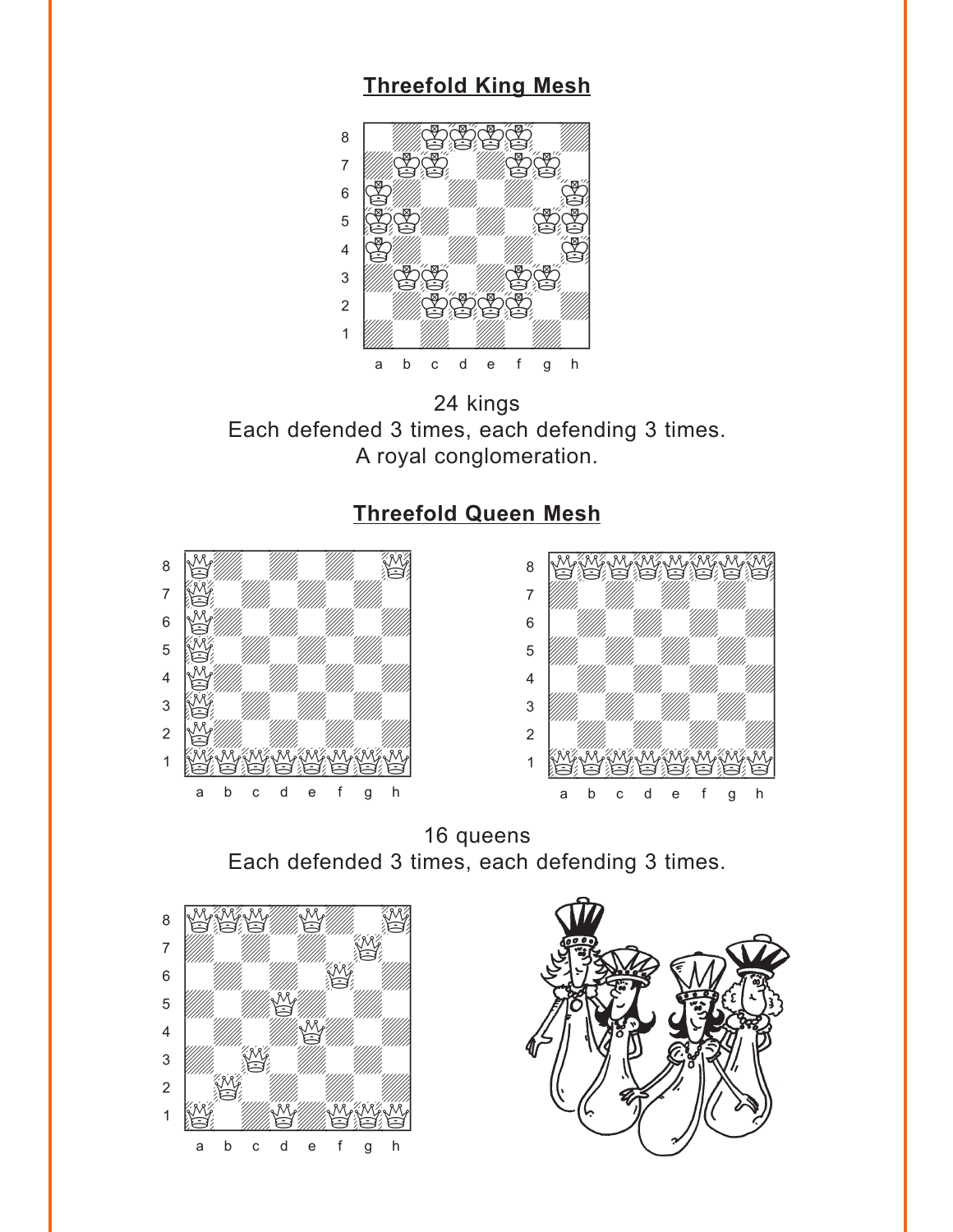## **[Threefold Knight Mesh](#page-5-0)**

**A. 8N**

<span id="page-13-0"></span>

8 knights Each defended 3 times, each defending 3 times.

#### **[Threefold Knight Mesh](#page-5-0)**

**B. max N** Cornel Pacurar 2020 *Puzzling Side of Chess*



32 knights! Each defended 3 times, each defending 3 times. A captivating web by master weaver Cornel Pacurar.

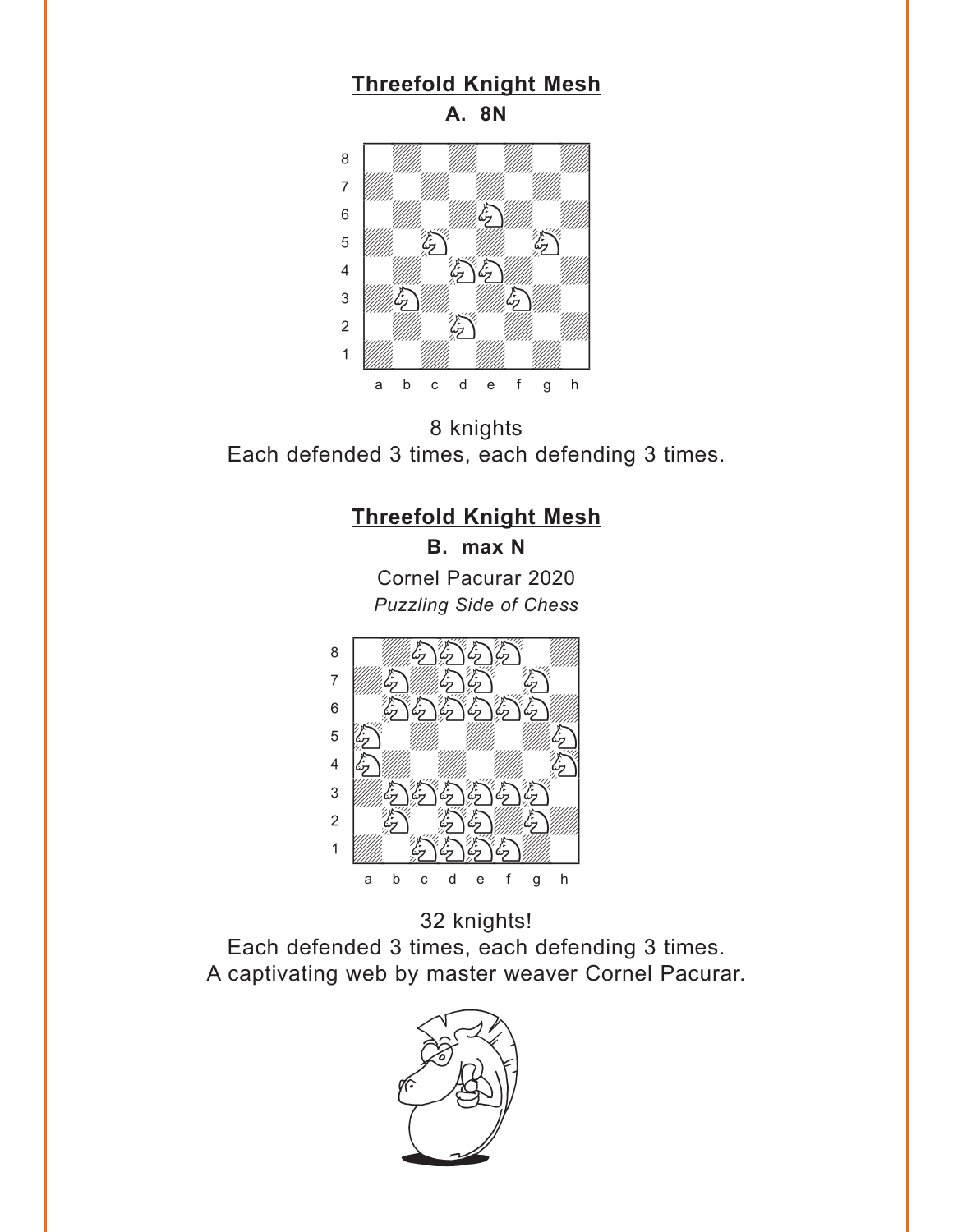### **[Fourfold Knight Mesh](#page-6-0)**

Scott Kim 1978 *Mathematical Games* (Martin Gardner)

<span id="page-14-0"></span>

16 knights Each defended 4 times, each defending 4 times. Perfect snowflake.

#### **[Fourfold Queen Mesh](#page-6-0)**

Jeffrey Spencer & Kjell Rosquist 1981 *The Last Recreations 1997* (Martin Gardner)



21 queens Each defended 4 times, each defending 4 times.

The puzzling thing about this solution is its lack of symmetry. The record positions for other mesh tasks are all symmetrical in one way or another. What if anything does this imply?

*continued next page*